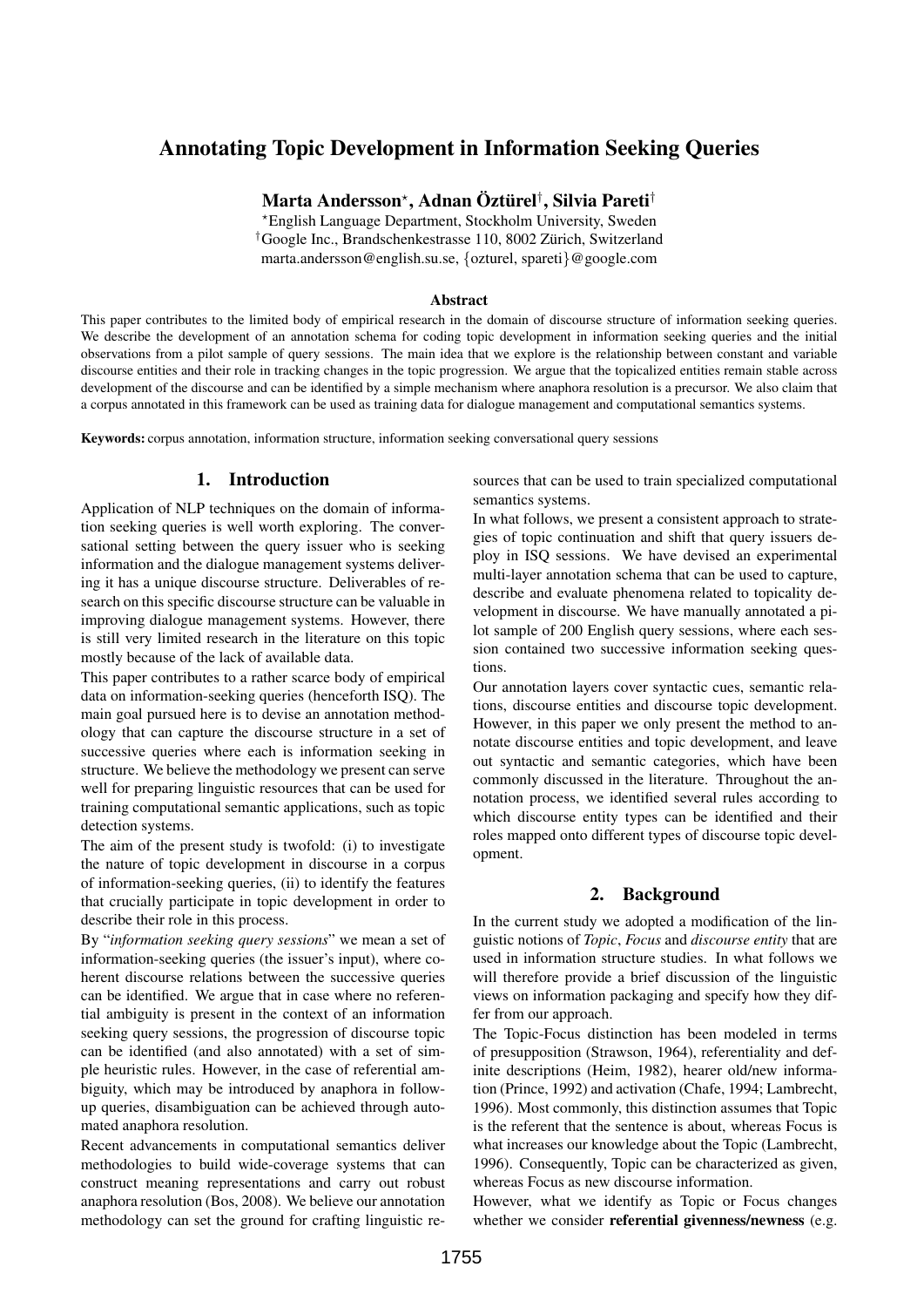existential presupposition, specificity, definiteness etc.) or relational givenness/newness (e.g. presuppositionfocus, topic-comment etc.) (Gundel and Fretheim, 2004). The difference between referential and relational givenness/newness is that the former is not a linguistic concept, but relates to the states of knowledge in the speaker/hearer's mind. By contrast, relational givenness/newness is associated with the meanings and interpretations of the linguistic discourse representation and can be contextually determined.

From the annotation perspective it may be hard to consistently identify Topic and Focus based on referential givenness, where several different possibilities for interpretation of the same query exist and can potentially spawn disagreement between the annotators:<sup>1</sup>

# (2.1) A: Did you order the chicken or the *pork*? B: It was the *pork* that I ordered.

In (2.1)-A, the "pork" is referentially given and therefore could be regarded as the Topic of (2.1)-B. However, it is also new in relation to the context of (2.1)-B and simply instantiates a variable component of the relationally given, topical part of the sentence, which is what the participant ordered. The expression thus yields new information and as a result can be considered a prominent focal element in this context.

If we were to identify what is expected by the answer, the referential approach would be useful, since the Focus would mark the element we need an answer for. However, for the present study, whose aim is to explore the topic development across pairs of queries, the relational approach is the most relevant. The focal point of interest of the present analysis is the topical relations between the content of the queries but not necessarily what is introduced in discourse by the anticipated answer. The relational approach to given/new enables us to identify the topic development in a straightforward way. The clear interconnection with the familiar linguistic phenomena makes this approach both useful and reliable for capturing information salient for the identification and interpretation of topic development type in the ISQs.

In this view anaphora resolution has an impact on the identification of topic progression; however, anaphora resolution is not the scope of the present study. The main idea pursued here is that the topicalized 'old' part of discourse is the information that can be retrieved not only via a grammaticalized referential expression such as pronoun or demonstrative, but also via omission, i.e. ellipsis and zero anaphora. Consequently, the element that cannot be omitted or anaphorically recalled is regarded as the focus of attention and hence Focus of the question. Consider a constructed example of an ISQ:

# (2.2) Q1: When was *Stockholm* founded? Q2: When was *Zurich* founded?

On the referential approach (which to a great extent sustains the mainstream linguistic view), the 'given' topical

<sup>1</sup>Example 2.1 excerpted from (Gundel and Fretheim, 2004).

entities are Stockholm and Zurich (what the sentences are about), whereas the remaining context of the question is Focus, which asks about specifics related to those referents. This information is not considered given or activated yet, because it pertains to the content of the upcoming answer. Importantly, this content cannot be elided:

### (2.3)  $\mathbf{Q}_1$ : When was Stockholm founded?  $\mathbf{Q}_2$ : And Zurich?

Our analysis is concerned with the query issuer's informational needs (intention and purpose), which are likely to have prompted a given ISQ session. From this point of view the 'presupposed' (relationally given) information is the Topic of founding two different cities, which is the query part that can be replaced by another expression, omitted or elided (e.g. ISQ session in (2.3)). The focus of attention are the cities, the content that cannot be anaphorically retrieved. We believe that the topical relationship between the consecutive queries can be distinguished in this cohesive manner, where referential givenness based on traditionally understood anaphora resolution may but does not have to be the determinant of the issuer's needs. A more detailed discussion of this approach follows in section 3.1 below.

Few studies have addressed discourse structure of question answering interactions. The closest to our approach was proposed by Chai and Jin (2004). As they argue, questions carry distinctive discourse roles with respect to the whole discourse, which can be characterized in terms of informational content of the query. On this approach 'Content' has three major components, which are Target, Topic and Focus. Target indicates the expected answer type such as a proposition (e.g. for 'why' and 'how' questions), or a specific type of entity (e.g. 'time' and 'place'). Topic relates to the 'aboutness' or the scope of a question, whereas Focus indicates the current focus of attention given a particular topic and refers to a particular aspect of this topic.

The mainstay of Chai and Jin (2004) proposal is that the informational perspective of discourse should capture the semantics of the conveyed information. Consequently, Topic and Focus are linked with the semantic roles of the constituents in the question in terms of its predicate-argument structure (Gildea and Jurafsky, 2002). What follows is that Topic in this approach does not fully coincide with the linguistic definition, which usually involves an anaphorically retrievable Participant. Topic can be different discourse facets with different semantic roles - both participants (e.g. Agent) and activities, as in our example (2.2) above.

We follow Chai and Jin (2004)'s view on how Topic and Focus can be identified in ISQs and, consequently, how the topic progression can be tracked down and characterized. We also follow the topic development types proposed in their paper; however, the original model suffers from a lack of precise descriptions of how the abstract discourse roles can be pinned-down in the text and operationalized in order to identify topic development types. We provide a simpler and more systematically structured model. We distinguish between three types of discourse constructs, which we call 'discourse entities'.

Our notion of 'discourse entity' includes three abstract roles: Participant, Predicate and Property. This in con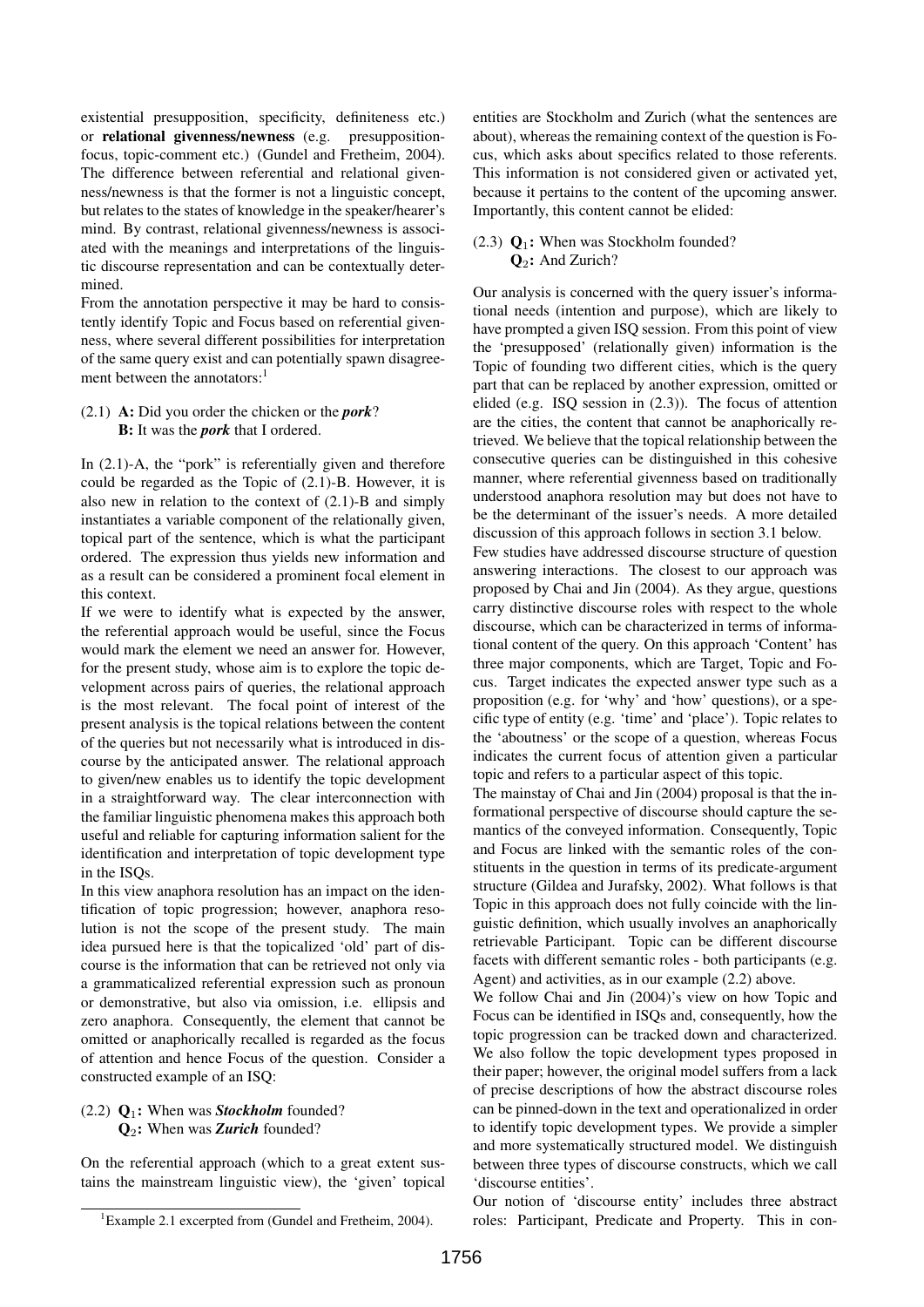trast with Chai and Jin (2004), who discuss a semantic-rich model that categorizes Participant by semantic role (e.g. Agent), semantic type (e.g. human being) or id (e.g. Bill Clinton). In our approach Participant maps to the NP referent. We regard these distinctions as sufficient for the purpose of our study, for they can be efficiently linked to the discourse progression through Topic and Focus. The details and rationale behind this idea are described in 3.2 below.

# 3. Annotation Framework

The following sections provide the details of our annotation method including several corpus examples illustrating the steps and decisions taken in the process of corpus coding.

#### 3.1. Current Approach to Topic and Focus

Defining Topic and Focus is the initial step towards devising a concrete annotation framework for discourse progression in ISQs. As mentioned, our approach does not fully correspond to the traditionally understood linguistic notions of Topic and Focus, but is akin to these concepts. The linguistic take on this distinction can be more formally described as follows:

- Approach 1: The Focus is what is elicited in the query and expected from the answer. It is a hint as to what the answer should contain. In this approach Topic is the given element and Focus is the new element.<sup>2</sup>
- $(3.1)$  **Q-A<sub>1</sub>:** Age<sub>F</sub> of *Obama*<sub>T</sub>  $Q-A_2$ :  $\overline{Age}_F$  of *Clinton*<sub>T</sub>  $Q-B_1$ :  $\overline{Age}_F$  of *Obama*<sub>T</sub>  $Q-B_2$ :  $\overline{Age}_F$  of *Obama*<sub>T</sub>

The approach we propose is based on a slightly different assumption:

- Approach 2: The Focus is the new element in the discourse that cannot be omitted (no anaphora on it). Topic is treated as the static element and Focus as the variable one.
- $(3.2)$  Q-A<sub>1</sub>: *Age*<sub>T</sub> of Obama<sub>F</sub>  $Q-A_2$ : *Age<sub>T</sub>* of Clinton<sub>F</sub>  $Q-B_1$ : Age<sub>F</sub> of *Obama*<sub>T</sub>  $Q-B_2$ :  $\overline{\text{Size}}_F$  of *Obama*<sub>T</sub>

While favoring sheer theoretical consistency, linguisticallyoriented approach (Approach 1) is preferable, since the Topic simply conveys existential presupposition and Focus seeks information that is relevant and increases the knowledge about this Topic. This means that the new information obtained in the upcoming answer is the Focus of the question. However, as mentioned, the main goal of our analysis is to estimate the theme that the query issuer is interested in, based on the sole context of the ISQs. Therefore, what we attempt to identify are the fixed and variable components of the query context, which we find more informative about the issuer's goals than the information that can be retrieved via sole pronominalization.

Specifically, we focus on the discourse entities that remain constant across discourse transitions, which we consider the Topic of the issuer's interest. This is illustrated in  $Q-A_1$ and  $Q-A_2$  query pair of Approach 2. In this query session the queries ask about a Property of two different Participants. In both queries the Property that is being asked about does not change. Therefore, we tag the constant discourse entity (Property *age*) as the Topic, whereas the altering discourse entites (Participants *Obama* and *Clinton*) are tagged as the Focus.

Distinctively, in follow up  $Q-B_1$  and  $Q-B_2$ , where the Topic of the issuer's interest stays the same (Participant *Obama*) and the variable Focus is different Properties related to this Participant (*age* and *size*). In case of that particular query session the relations between discourse entities can be established via commonplace pronominalisation.

By contrast, a diagnostic test that we propose for topic identification in cases like  $Q-A_1$  and  $Q-A_2$  is the substitution of the topicalized entity with the phrase 'what-about'. This phrase signals the retention of the current Topic and in this respect resembles other referential expressions indicating the Topic - high accessibility markers consisting of less linguistic material (Ariel, 2001).<sup>3</sup>

By comparing both approaches we hypothesize that Approach 2 can result in a finer distribution of the annotated categories, whereas Approach 1 would cluster and condense the annotated distributions and cannot distinguish most of the phenomena where the query issuer explores various properties of a certain Topic. In parallel, next section elaborates the notion of 'discourse entities', which are the crucial components of our approach in annotating topic development in ISQs to study our hypothesis.

# 3.2. Discourse Entities

This section briefly presents the methodology to identify the discourse entities that are distinguished in this study. This level of analysis involves the division between the conceptual parts of a query into three interdependent tags: Participant, Predicate and Property. Unlike topic development types, all entities are tagged in each query in isolation. Once the entity types that are present in discourse and their roles are identified, the topic development type between the queries can be easily established as a follow up.

### 3.2.1. Participants

The category labeled *Participant* corresponds to nominal elements (common nouns referring to both animate and inanimate entities, proper names such as names of people, places, events e.g. *Christmas*, time periods e.g. *December*, measures etc. and also pronominals) in the ISQs. Thus, the

<sup>&</sup>lt;sup>2</sup>Topic denoted with *T* and Focus with *F* subscripts in the examples all through.

<sup>&</sup>lt;sup>3</sup>We are aware that this test may not be operative in every context and is likely to depend on the verb arguments. Further, it should be noted that in cases where the anaphoric reference in  $Q_2$ points back to the same Participant in  $Q_1$ , the 'what about' phrase does not exhibit the same anaphoric characteristics, for instance: Q1: "How old is Obama?"

Q2: "What about his weight?"

This query pair would be an instance of topic extension participant – TEP (see section 3.3.2), where Obama is the topic of  $Q_1$ and his weight the topic of  $Q_2$ . We treat such examples as special cases of discourse topic development.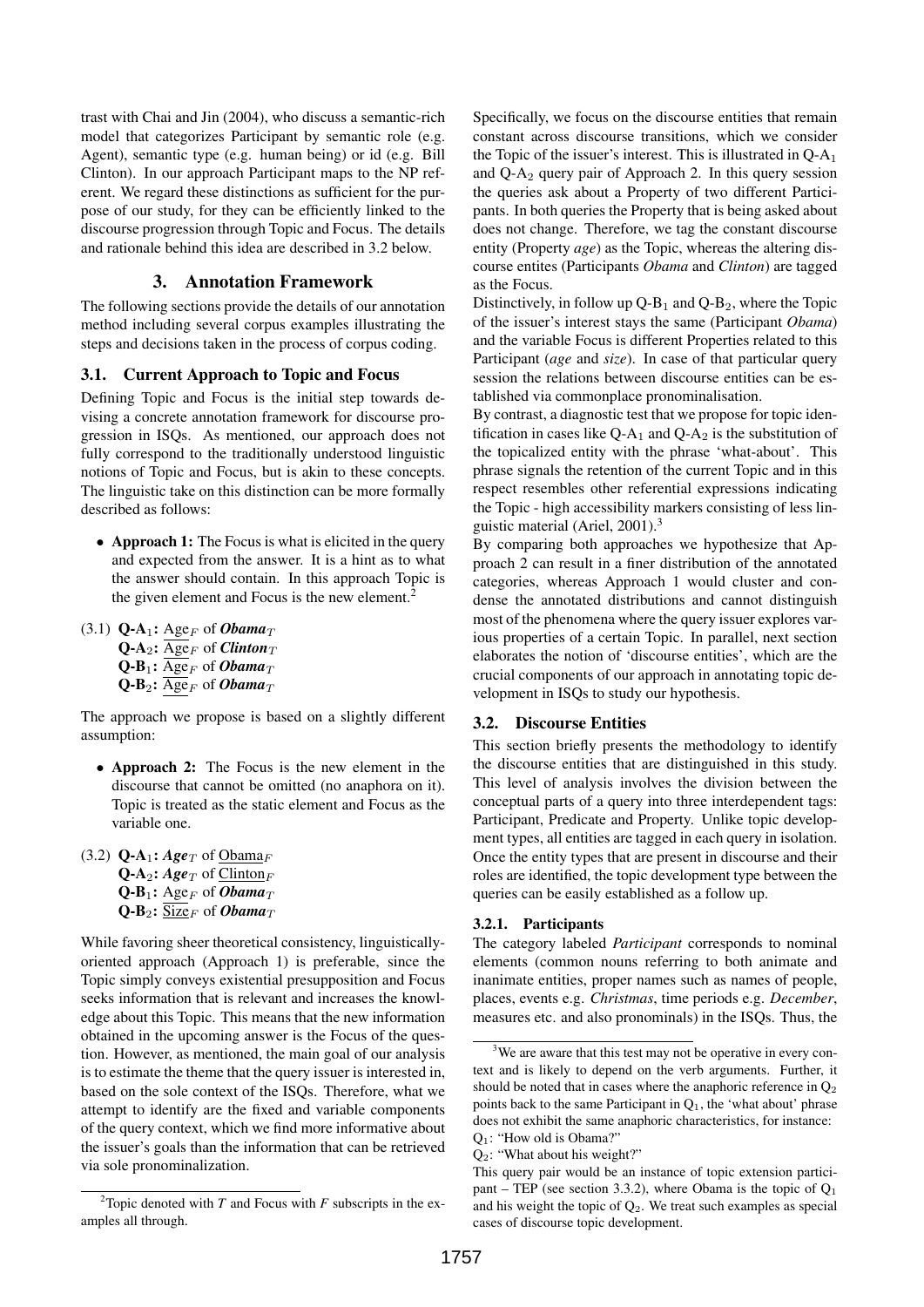| <b>Development</b>   | <b>Description</b>              | <b>Example</b>                                   |
|----------------------|---------------------------------|--------------------------------------------------|
| <b>Type</b>          |                                 |                                                  |
| Topic                | The same Topic. Focus on a      | $Q_1$ : Who is Lady Gaga?                        |
| Exploration          | related Property.               | $Q_2$ : How old is she?                          |
| (TEL)                |                                 |                                                  |
| Topic Extension      | The same Topic. Focus on        | $Q_1$ : When did Lady Gaga start her career?     |
| Participant          | another Participant.            | $Q_2$ : When did Madonna start her career?       |
| (TEP)                |                                 |                                                  |
| Topic Extension      | The same topic. Focus on time,  | $Q_1$ : What's the time in New York?             |
| <b>Circumstances</b> | place, etc.                     | $Q_2$ : What's the time in London?               |
| (TEC)                |                                 |                                                  |
| Topic Extension      | The same topicalized            | $Q_1$ : When did Lady Gaga start her career?     |
| Activity             | Participant Focus on different  | $Q_2$ : When did she release "Poker Face"?       |
| (TEA)                | Predicates.                     |                                                  |
| Topic Shift          | Topic shifts from one Predicate | $Q_1$ : When did Lady Gaga play in Berlin?       |
| Activity             | to another related Predicate    | $Q_2$ : How many people came to the concert?     |
| (TSA)                | with different Participants.    |                                                  |
| Topic Shift          | Topic shift from Predicate to a | $Q_1$ : When did Lady Gaga release "Poker Face"? |
| Participant          | related Participant.            | $Q_2$ : How long is this song?                   |
| (TSP)                |                                 |                                                  |

Table 1: Topic development type tag set.

participant in  $(3.3)-Q_1$  is *Lady Gaga*, and in the follow-up query it is the pronoun *she*.

 $(3.3)$   $Q_1$ : How old is *Lady Gaga*? Q2: When did *she* start singing?

Participants can be agentive (APTP) or non-agentive (NAPTP). An agentive participant is the one that undertakes an action. This fine-grained category includes all animate entities (e.g. humans and animals) as well as instances of figurative agency (e.g. "the computer won't cooperate"). In the follow-up query concerning Lady Gaga above, the artist is an agentive participant, because starting something is an agentive activity. A non-agentive participant, by contrast, is an experiencer of a state (e.g. he sleeps) or someone who takes part in a non-action event (e.g. he fell) (Jackendoff and Culicover, 2003).

# 3.2.2. Predicates

The category *Predicate* includes both main and auxiliary verbs and consists of three subcategories:

- (a) Events: (i) action predicates (APRED e.g. *he went*), and (ii) non-action predicates (NPRED e.g. *he fell*).
- (b) Stative Predicates: such as *be*, *sleep*, *love* (SPRED).
- (c) Procedural Predicates: 'how to' or other types of 'how' queries (PPRED e.g. "*How do you make a lemon pie?*").

# 3.2.3. Properties

The category *Properties* (PROP) includes scales, comparison and measures, for instance:

(3.4) Q1: How *much is* a British passport? Q<sub>2</sub>: How *much is* an Irish passport?

Certain states can also be categorized as Properties, as it is sometimes very difficult to distinguish between these two. This concerns adjectival passive voice constructions:

# (3.5) Q1: Who is Chris Pratt *married to*?  $\mathbf{Q}_2$ : Who is she?

Being married is, admittedly, different from both the canonical property (e.g. *old*) and the canonical state (e.g. *asleep*). For this reason we propose to label such instances as 'eventlike' property, which should help convey their ambiguity. Finally, most senses of the verb 'have' are also subsumed under this category.

# 3.3. Topic Development Types

The present section provides examples and brief descriptions of the topic development types. We identify Topic under each category based on accessibility and retrievability of discourse entities. Recall that the main rule we follow is that Focus is always the variable component of the query, which is new in relation to those entities (i.e. it is newly asserted or newly asked about), while Topic is the entity that remains constant. The topic development types we distinguish are summarized in Table 1.

# 3.3.1. Topic Exploration/Elaboration (TEL)

Topic of the queries remains the same, whereas the Focus explores its other aspect/peripheral (e.g. attributes, process, etc.). In (3.6) below, the topicalized Participant of  $Q_1$  is anaphorically picked up as the topic of  $Q_2$  and a request for additional information about this participant is made:

(3.6)  $\mathbf{Q}_1$ : What do *snails*  $_T$  eat<sub>F</sub>?  $\mathbf{Q}_2$ : How long can *they*  $\gamma$  be<sub>F</sub>?

A common type of TEL are queries asking about Properties of the involved participants.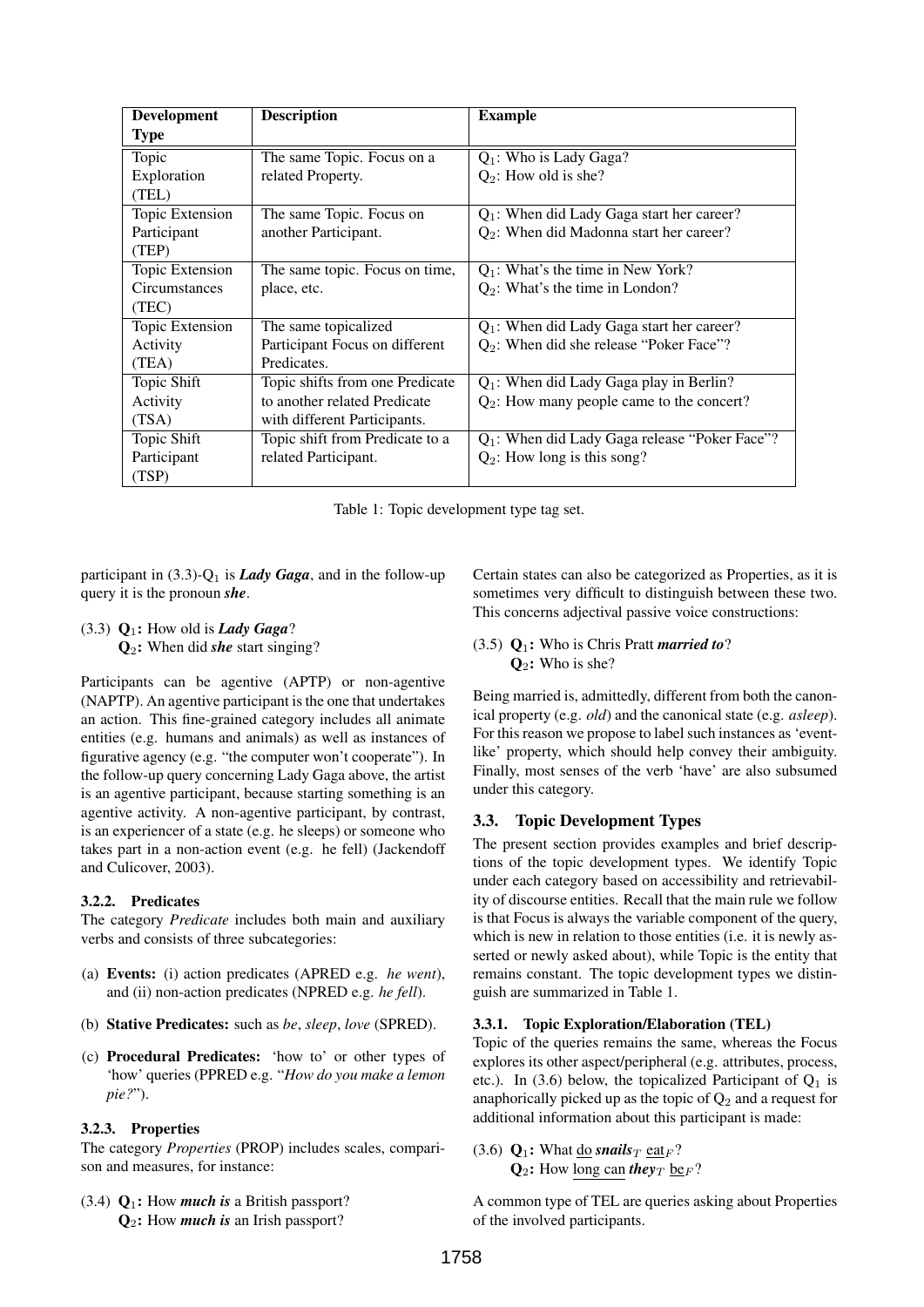#### 3.3.2. Topic Extension

The Topic remains the same in both queries, but the Focus involves new constraints such as time, location and participants, for instance:

(3.7)  $\mathbf{Q}_1$ : What *do* snails<sub>F</sub> *eat*<sub>T</sub>?  $Q_2$ : What *do* guinea pigs<sub>F</sub> eat<sub>T</sub>?

In these queries, query issuer ask about the same Predicate (eating) but there is a change of Participants (*snails* and *guinea pigs*). We refer to this type of discourse development as Topic Extension to Participant (TEP). This example is in line with our idea of Topic as a constant component of the query. In (3.7) this component is eating habbits of two animal species, unlike in the linguistic view, where that part of the queries would be considered Focus eliciting new information about the involved participants. In our approach, the snails and the guinea pigs convey new information (newly asked-about) in the contexts of the queries. These entities cannot be omitted in the consecutive queries, unlike the remaining context in which 'whatabout' anaphora is operative.

Based on our corpus observations, we also suggest that Properties can make topicalized entities in exactly the same way, since their Participants instantiate relationally new information in the queries:

(3.8)  $Q_1$ : How *old is*  $\tau$  Bill Clinton  $\theta$ ?  $Q_2$ : How *old is*<sub>T</sub> Barack Obama<sub>F</sub>?

Another category of Topic extension is constraint change (TEC). For the time being we follow Chai and Jin (2004) and distinguish between two types of constraints; temporal or spatial:

(3.9)  $\mathbf{Q}_1$ : What *is there to do*<sub>T</sub> in Cocoa Beach Florida<sub>F</sub>?  $\mathbf{Q}_2$ : What *is there to do* $\tau$  in Titusville Florida<sub>F</sub>?

Another special case of Topic extension that we propose distinctive from the literature is Topic Extension to Activity (TEA) and stems from our corpus observations:

(3.10)  $\mathbf{Q}_1$ : When was *Peter Blake*<sub>T</sub> born<sub>F</sub>?  $\mathbf{Q}_2$ : Where did **he**<sub>T</sub> study art<sub>F</sub>?

Both queries ask about the same Participant, but 'whatabout' test does not apply in this case. However, the Topic entity is anaphorically retrieved from the previous context and retained as the doer behind the action conveyed (Peter Blake could be retrieved anaphorically and so this entity belongs to the group of non-variable discourse components).

### 3.3.3. Topic Shift

This topic progression type does not involve changes that qualify two queries as unrelated, such as asking about unrelated discourse entities. It might involve more subtle changes, such as:

(3.11)  $Q_1$ : Who is *Abraham<sub>T</sub>* in the Bible<sub>F</sub>?  $\mathbf{Q}_2$ : Who *wrote*<sub>T</sub> the Old Testament<sub>F</sub>? The Topic of  $(3.11)$ -Q<sub>1</sub> is the identity of certain discourse Participant (Abraham) and hence this participant, whereas in  $(3.11)$ - $Q_2$  the Topic shifts to the activity of writing the Old Testament, which is the peripheral information. This shift is labeled Topic Shift to Activity (TSA). In a similar way, the Topic of the queries can also shift between the activity and participant (TSP):

(3.12)  $Q_1$ : When *did* Klimt *paint*<sub>T</sub> Adele Bloch-Bauer<sub>F</sub>?  $Q_2$ : How much was  $\dot{t}_T$  worth at the auction in New  $\text{York}_F$ ?

#### 4. Corpus

In order to test and develop the annotation framework described in this paper, we collected and annotated two small pilot corpora of information seeking query sessions. The first author manually annotated the corpora. All problematic instances were discussed with the other authors until agreement was reached. The sequence of annotations included two consecutive queries. The annotation process started with identification and tagging of all discourse entities. Subsequently, queries were analyzed in order to determine which entities exhibit an information change. This involved investigating both surface features and discourse phenomena which contribute to the identification of the topic development type.

# 4.1. Corpus Collection

The first dataset we used to create the corpus is a collection of pairs of queries that are spontaneously input by the query issuers. These sessions were mined by extracting sequences of queries (within a short time lapse) that matched a set of regular expression patterns (e.g. which capture patterns that started with 'wh'-word or 'how' phrases) or included pronominal mentions. Extracted queries only contained raw text and only automatically anonymized query pairs were available to the annotators.

Natural occurring query sessions are generally poor in discourse phenomena since human interaction to machines are linguistically under represented. This is because query issuers tend to formulate their questions in a way that minimizes usage of complex linguistic phenomena, while maximizing redundant language which may be unnatural in human-to-human conversation. In particular, pronominalization and anaphoric relations as well as sluicing and other types of ellipsis are less evident than expected in natural human-to-human conversation. While we do not observe a significant presence of these phenomena at present, we expect the language observed in queries to adapt to the machine becoming more reliable in understanding and showing the ability to generate such phenomena. In order to study these phenomena we also included query sessions from a semi-synthetic dataset to our pilot corpus.

This second dataset was collected by extracting sequences of queries without any constraint on the interrelatedness of their semantic and syntactic content. The extraction process for this set was the same as the one that is described for the first dataset. The data was then given to a second set annotators (native English speakers who are trained linguists) to use as the starting point to create sessions with certain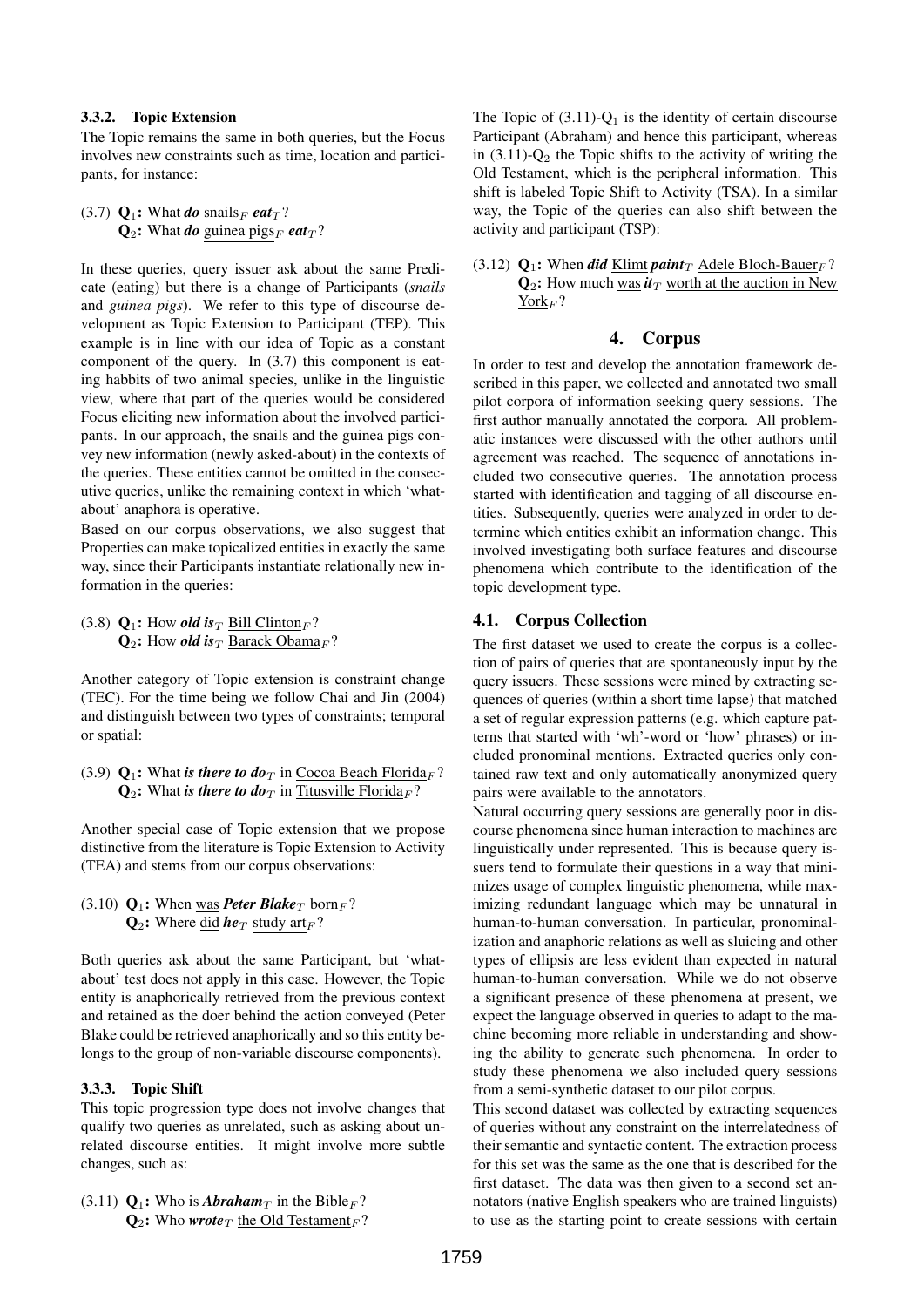characteristics. The annotators revised extracted sequences of related queries or used the initial queries as inspiration and simply added a possible follow up query they invented. They were instructed to include in the query sessions specific phenomena that would naturally occur in conversation, such as anaphoric references and coreferential mentions.

The final pilot corpus we used in this study consists of 200 query sessions with the following distribution:

- 100 randomly sampled query sessions from the first naturally occurring dataset
- 100 randomly sampled query sessions from the second semi-synthetic dataset

### 4.2. Annotation Analysis

We have made several observations throughout our corpus analysis, which we will be presenting in this section. Specifically, personal pronouns were found to play a vital role in TEL, because they represent a natural way of keeping and exploring the same discourse entity (i.e. Participant) and, when annotated with this topic development tag they represent the constant element of the ISQ:

(4.1)  $Q_1$ : Who is<sub>F</sub> professor McGonagall<sub>T</sub>?  $\mathbf{Q}_2$ : How old is<sub>F</sub> she<sub>T</sub>?

In addition, the topicalized (constant) entity is commonly Predicate, for the cases of retaining the same topical entity and extending it to another participant, as in TEP:

(4.2)  $Q_1$ : How many goals *did* Beckham<sub>F</sub> score<sub>T</sub> last year?

 $Q_2$ : How many goals *did* Zlatan<sub>F</sub> score<sub>T</sub> last year?

We believe that patterns of interdependence between topic progression types and discourse entities can be identified in line with our analysis. This aspect could be further explored in future studies.

Moreover, a number of challenges have emerged in the annotation process. First, it should be noted that we carried out an additional search in the two datasets of consecutive ISQs specifically to find questions that contain auxiliary verbs, in order to investigate whether they are used for a specific conversational purpose, such as prefacing a question:

# (4.3)  $\mathbf{Q}_1$ : *Prada shoes*<sub>T</sub>  $Q_2$ : Can I buy<sub>F</sub> them<sub>T</sub> in Milan?

However, only 33 modal auxiliaries were found in the our datasets with just four in the sentence-initial position.<sup>4</sup> Other instances were all preceded by a 'wh'-word, as in  $(4.4)-Q<sub>2</sub>$  below:

(4.4)  $\mathbf{Q}_1$ : What *makes*  $\tau$  coffee mate  $\mathbf{F}$ ? A: Nestle.  $Q_2$ : Where *can I buy*  $\pi$  it<sub>F</sub> online? Due to the non-entailed character of modal auxiliaries, questions that include these elements do not primarily ask about when and how an activity took place, but whether it took/can take place at all. However, from the point of view of the issuer's intention, which is of our primary interest here, the Topic of  $Q_1$  shifts from the identity of the manufacturer to the activity of buying in  $Q_2$ . An agentive question such as: "Where do they sell it online?" would have the same purpose (and, in all likelihood, achieve the same goal). In fact, even in the queries where the modal/auxiliary verb contributes to the more conversational nature of the question (e.g. example (4.3)), the issuer's goal can be hypothesized to be basically the same. We decided to treat predicates including modal verbs (and all auxiliaries in general) as the other Predicate types (consequently, (4.4) is an instance of TSA from making coffee to buying it).

Another group of queries that were challenging to analyze are those where the topic development can only be specified via the answer:<sup>5</sup>

(4.5)  $\mathbf{Q}_1$ : Who created the song The Edge of Glory? A: Lady Gaga  $\mathbf{Q}_2$ : How <u>old is</u> *she*<sup>7</sup>?

We regard  $(4.5)$ - $Q_1$  as an instance of an implicit Topic query, because it asks a question about the identity of an unfamiliar participant. In isolation, the title of the song would be a likely candidate for the topicalized entity; however, coreferential character of the constant element, Lady Gaga (implicitly present in  $(4.5)-Q_1$ , overtly expressed in (4.5)-A, and anaphorically picked up in  $(4.5)-Q_2$ ) can be established via 'what-about'-anaphora. Since a query pair is, in the majority of cases, sufficient to identify the issuer's intent, we resorted to analyzing the context of the queries. We suggest this limitation of our study can be addressed in future research; however, we believe that our approach may in fact be useful for and facilitate answer retrieval thanks to identifying those discourse entities that are prominent to the issuer's goals.

A potentially problematic area for the ISQ interpretation are discourse/semantic phenomena and their significance topic development, for instance:

(4.6)  $\mathbf{O}_1$ : Does the Earth<sub>F</sub> rotate<sub>T</sub>?  $\mathbf{Q}_2$ : Does the Moon<sub>F</sub> rotate<sub>T</sub>?

This query was annotated as an instance of TEP (cf. (3.4) above); however, given the co-meronymic relationship of the Participants, this pair could be regarded as an instance of TEL. Likewise, future work should investigate whether positing such relationships results in devising a more accurate methodology in disambiguating topic development type.

Finally, another subset of queries where the interpretation was open to errors were the ISQs requiring world knowledge for disambiguation. This made the analysis of the topic development quite difficult, for instance (the query asking about the title of the American television series):

(4.7) Q: How to get away with murder?

<sup>&</sup>lt;sup>4</sup>Remaining instances were found either in unrelated queries or in repetitive queries.

<sup>5</sup>Answers to each ISQ were available in the majority of the semi-synthetic queries.